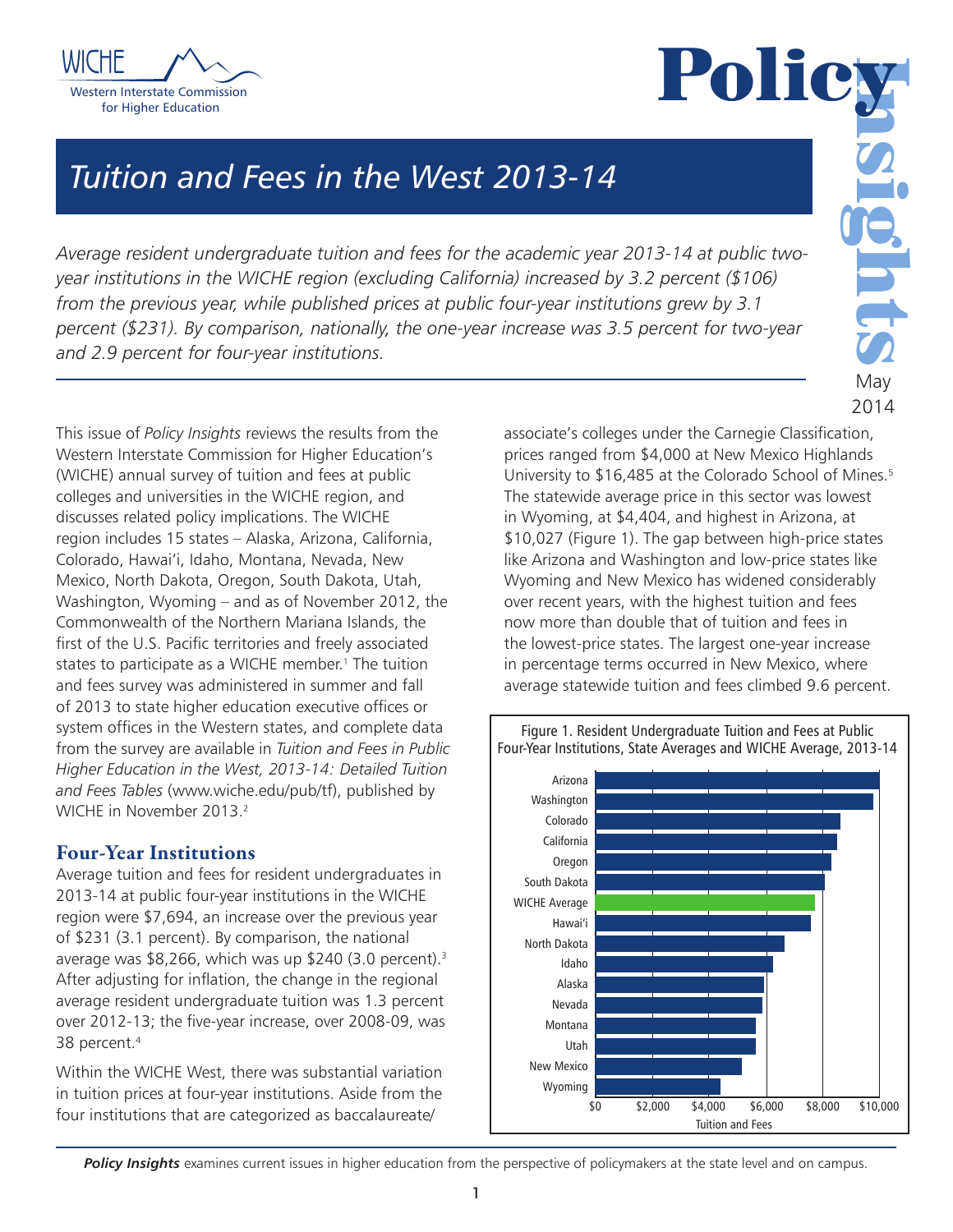Four states saw increases of less than one percent between 2012-13 and 2013-14 – California, Montana, Nevada and Washington (Figure 2) – with Washington's tuition and fees stabilizing after four years of doubledigit increases. Washington also had the lowest average increase in dollar terms, \$20; while students in Colorado paid the highest average dollar increase, \$556, followed closely by Hawai'i's increase of \$529.



The average nonresident undergraduate tuition and fees at public four-year institutions in the region were \$19,765, up 2.3 percent from 2012-13, slightly less than the rate of increase for residents. But in dollar terms, the \$450 average increase for nonresident tuition across the region was almost twice the average increase for residents. Minot State University in North Dakota charged nonresidents the lowest tuition, at \$6,087; while the most expensive institution for nonresidents was the University of California, Davis, at \$36,774 (with similar nonresident tuition at the other University of California campuses).

# Two-Year Institutions

The West's average tuition rate at two-year institutions, excluding those in California, continues to be less than the national average, albeit just barely. Tuition and fees for resident, in-district students at public two-year colleges in the WICHE states averaged \$3,424 in 2013- 14, an increase of \$106 (2.6 percent) over the previous year and \$899 (35.6 percent) over 2008-09.6 The West's inflation-adjusted growth was \$47 (1.4 percent) in the past year, again excluding California. The national average for tuition and fees of \$3,410 was just below the WICHE average, but the increase over the previous year of \$117 (3.6 percent) was just slightly higher than the WICHE average.<sup>7</sup>

Within the WICHE states, the community colleges in California continue to charge the lowest rates for in-district students, at \$1,104, unchanged from the previous year. The next lowest rate was New Mexico's, at \$1,572; and the highest was South Dakota's, where the average was \$5,937 (Figure 3). The state with the largest increase when measured in dollars was South Dakota, where published prices went up by \$382, more than twice that of the next-largest increase, \$165, in Idaho. South Dakota also saw the biggest one-year percent increase, 6.9 percent (Figure 4).



# Recovery Moderates Price Increases

Over the last few decades, Americans have come increasingly to recognize the importance of a higher education for individual success, and volumes of research support the critical role of higher education in a global economy where other countries' increasingly skilled workforces are competing more aggressively with the United States. At the same time, there has been a national trend of accelerating tuition price increases, with only the last year or so seeing abatement in the rates of increase. As tuitions rise, the protracted, weak economy has led to declines in many families' resources and constrained their ability to pay for higher education. Loans, grants, and scholarships have begun to overtake what students and their families contribute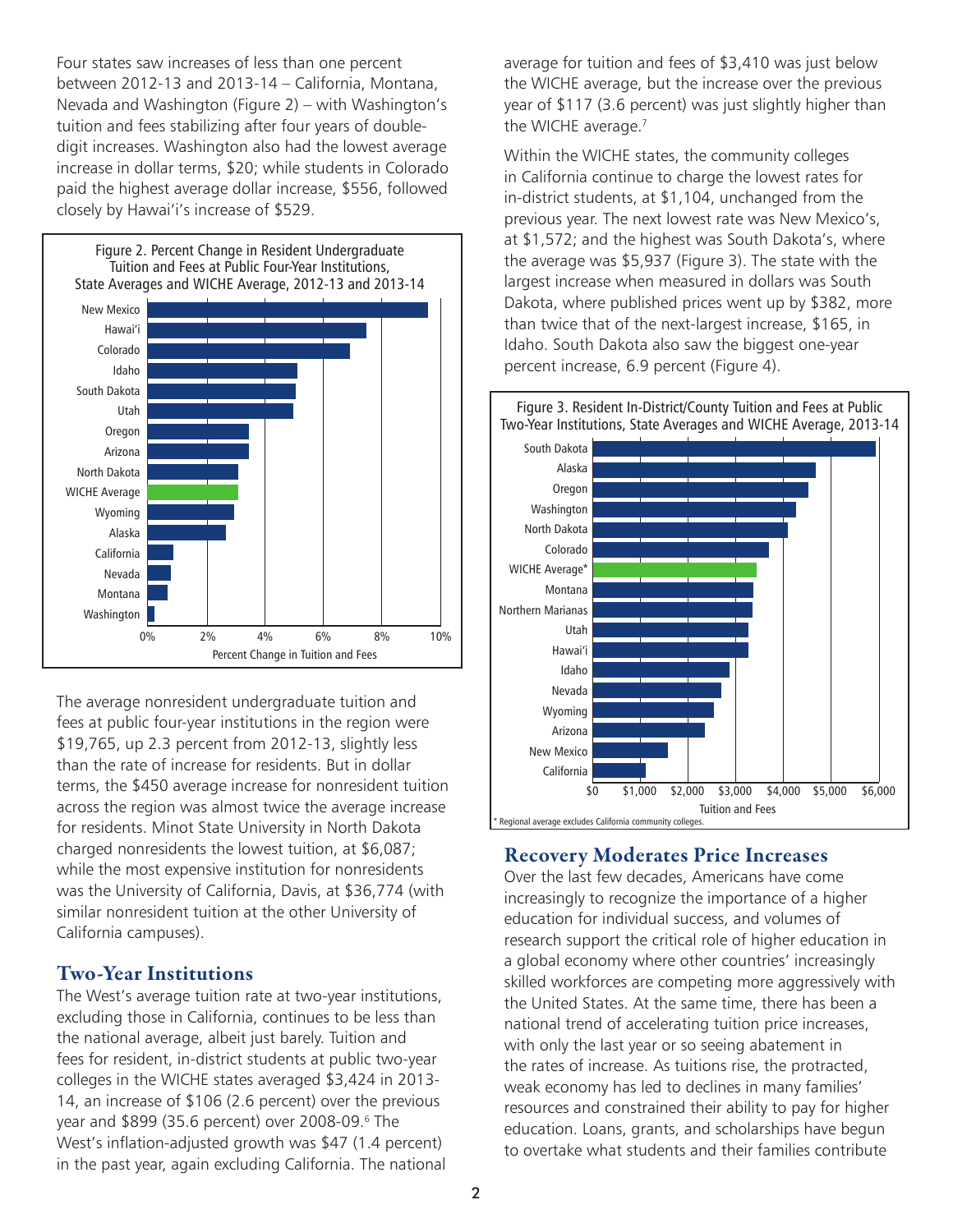

toward college costs.<sup>8</sup> Consequently, years of state fiscal distress and the resulting disinvestment in higher education factor ever more prominently, influencing institutional decisions and accelerating the shift of the college cost burden to students and families.

State budgets and fiscal trends are showing hopeful signs of growth and increasing stability as the recovery from the Great Recession continues. Enhanced state revenues are translating into upticks in state appropriations to higher education in the majority of states yet public institutions are still making do with relatively fewer appropriations spread across larger numbers of students than before the recession.<sup>9</sup> While total state tax collections showed growth for 14 consecutive quarters by the end of FY 2013, the recovery in revenues is by most accounts slower, more prolonged and less predictable than in previous recoveries and revenue levels are still far from a full, sustained recovery.<sup>10</sup> States still face revenue uncertainty amidst long-term fiscal challenges and spending pressures, particularly from growing Medicaid expenditures and pension obligations, K-12 education, and the need to restore programs cut during the recession.

Data from the annual *Grapevine* survey of state appropriations to higher education indicate that 40 states increased funding for public higher education, up 5.7 percent overall in FY 2014 but with significant variability and with much of the overall increase attributed to three states (California, Florida and

Illinois).11 As shown in Figure 5, state appropriations for higher education in FY 2014 were up 8.5 percent for the WICHE region as a whole, a substantial bump up from last year's one-year change, in which appropriations to higher education for the region were up only 1.7 percent over FY 2012. If California's 10 percent appropriations increase between FY 2013 and FY 2014 is taken out of the picture (made possible by passage in 2012 of the Proposition 30 tax increase), there is a slightly lower increase in state appropriations to higher education for the WICHE region, 6.5 percent. California made up 55 percent of all state higher education spending in the WICHE region, on average, in the years FY 2012 to FY 2014. Its four-year enrollments comprised 37 percent of the regional total, while its two-year enrollments made up 65 percent of the region's total in fall 2012, the most recent data available. All but one of the 15 states in the WICHE region experienced growth in funding levels from the prior year, ranging from about one percent in Hawai'i and South Dakota, to double-digit increases in four states – California, Montana, North Dakota and Washington.12 Wyoming's higher education appropriations declined 8.1 percent from FY 2013, but



Notes: American Recovery and Reinvestment Act (ARRA) funds were available for FY09 to FY12. Data not available for the Commonwealth of the Northern Mariana Islands.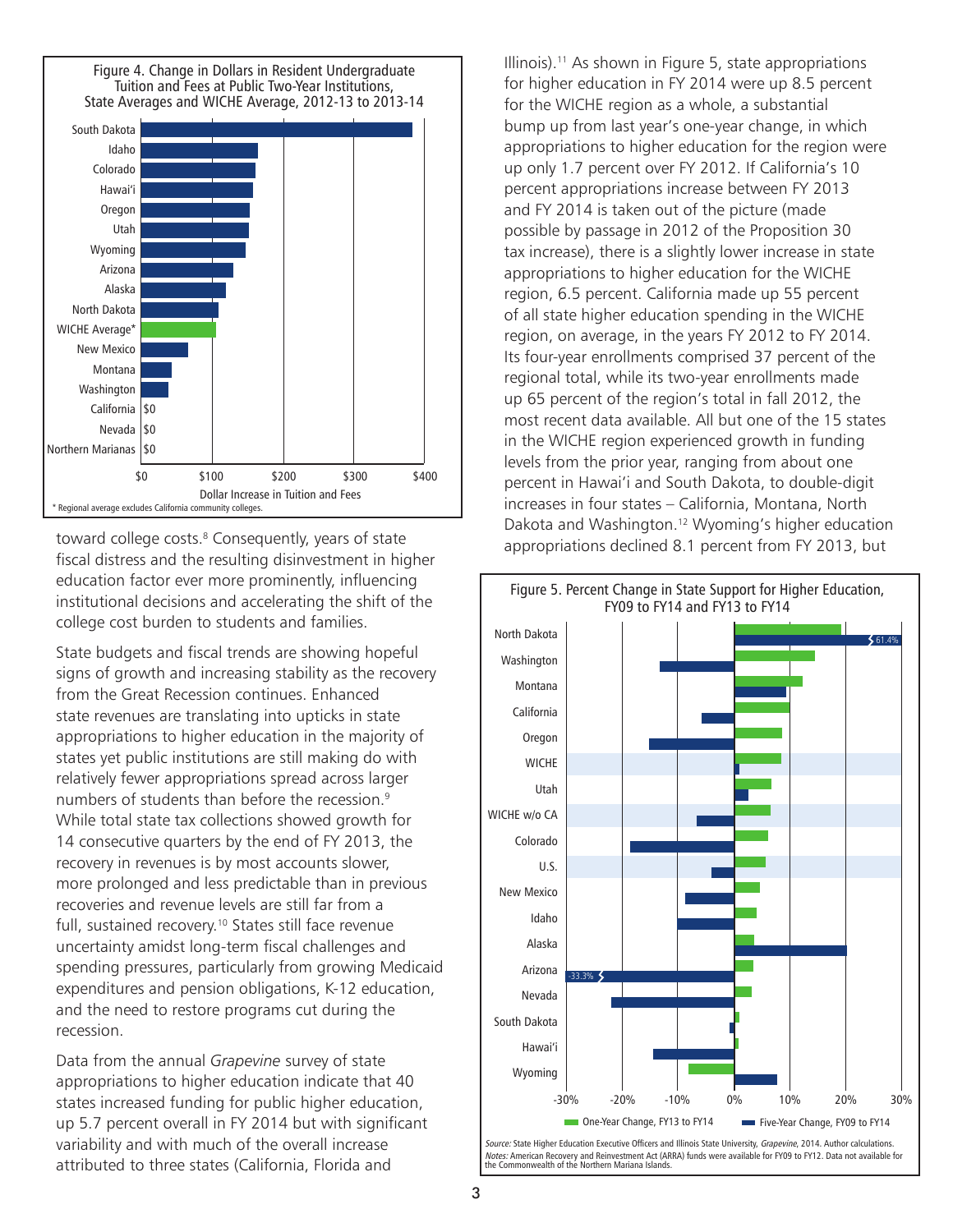this was after it posted some of the highest percent increases in appropriations of the Western states for several recent years.

Figure 5 also shows how state funding levels have shifted in the WICHE states since FY 2009, the first full fiscal year during the recession. In spite of the increases in state appropriations in FY 2013 and FY 2014, the figure shows how far behind states remain as they continue to claw their way back from the recessionary cuts. Ten Western states appropriated less in FY 2014 than in FY 2009. Seven states are down 10 percent or more – and in Arizona and Nevada, funding continues to be down by 20 percent or more. Alaska, Montana, North Dakota and Utah, on the other hand, were able to provide increases in funding over both the one-year and five-year periods.

Despite this overall positive news that states are restoring appropriations to higher education, the reality is that the funding continues to be spread much more thinly over larger numbers of students due to enrollment increases through much of the last decade and amplified during the recession. Enrollments climbed five percent in the West between 2008 and 2012, and were 11 percent higher than in 2006, before beginning to decline over the last three years, largely due to decreases of students enrolling in two-year institutions.13 According to the State Higher Education Executive Officers annual finance survey (SHEF), which provides state appropriations per student (as opposed to total appropriations overall, as *Grapevine* does), state support for higher education across the WICHE region began recovering in FY 2013, but still amounts to 17 percent less per student than in FY 2009 (Figure 6) and 24 percent less per student than prior to the recession in FY 2008.14 Idaho's appropriations lag the most among the WICHE states, with per student FTE support down 36 percent since FY 2009 (and tied with Arizona at 37 percent lower than FY 2008). Higher education investments in mineral-rich states like Alaska and North Dakota weathered the economic downturn better, and North Dakota has even maintained increased support.

FY 2013 per-student educational appropriations ranged from \$3,283 in Colorado to \$17,960 in Wyoming (Figure 7). The chart also demonstrates how widely varied states' higher education finance strategies are in the West, with the share of operating revenues accounted for by educational appropriations ranging from 31.3 percent in Colorado to 88.1 percent in Wyoming.





Figure 7. Public Institutions' Revenues from Education Appropriations and Net Tuition and Fees per FTE, FY2013

State financial aid also plays a critical role in access and affordability, and reduces students' net price. According to the SHEF, the percent of total support allocated for financial aid to students attending public institutions increased nationally to 7.9 percent in 2013 and was up from 5.6 percent in 2008. These data and similar results from the National Association of State Student Grant and Aid Programs (NASSGAP) show the efforts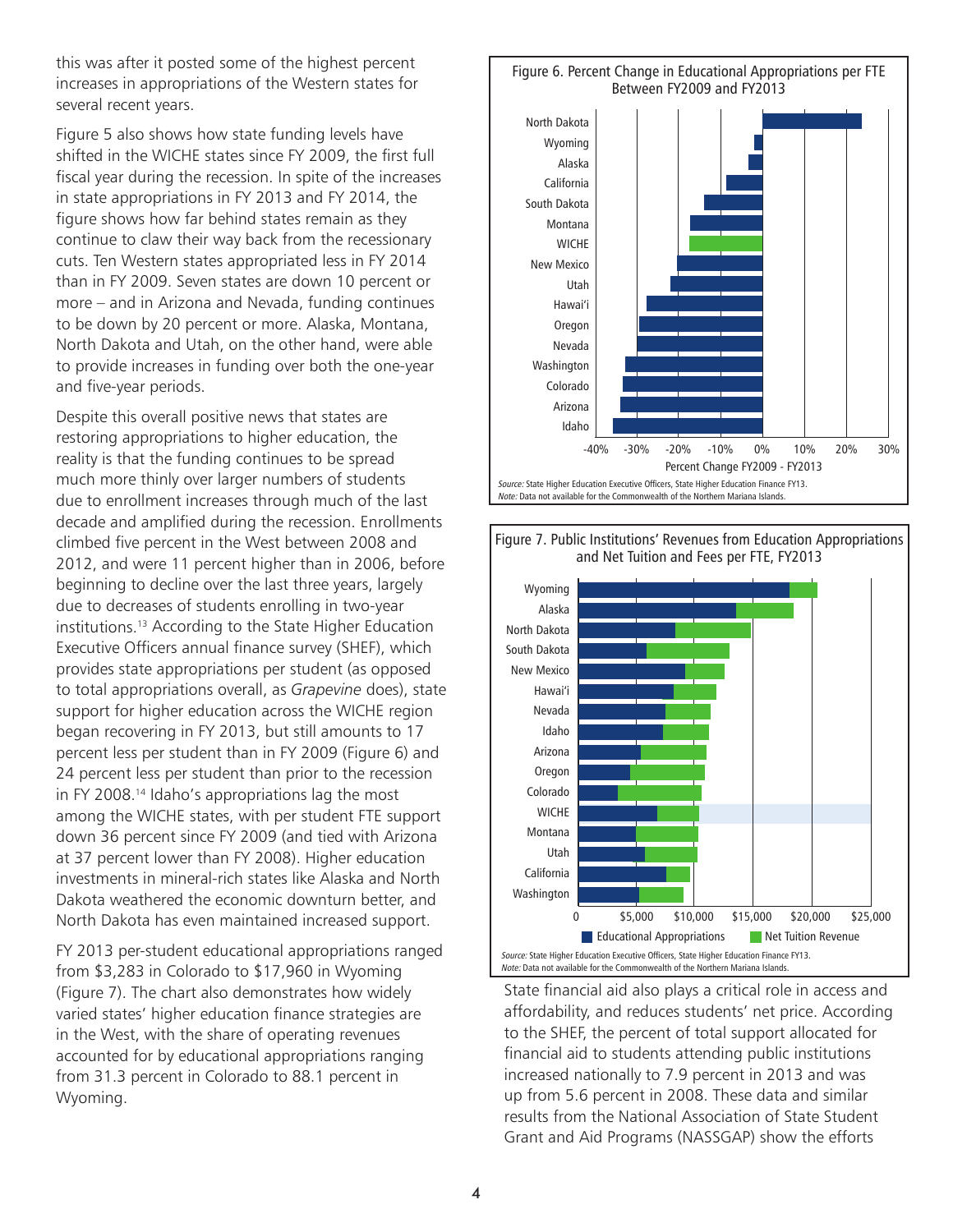states made to maintain critical aid programs during the economic downturn, and some states shifted non-need based aid to need-based. States continued to struggle to keep up with the demand for aid as the number of eligible applicants increased due to enrollment increases and many families had to tighten their fiscal belts during the recession. Furthermore, state aid programs are far less substantial than federal support for needy students. The average state financial aid per undergraduate student in academic year 2011-12, the latest available data, was \$482 in the U.S. and \$287 in the WICHE region (per-student state aid was not reported for South Dakota and Wyoming). Two WICHE states provide substantially more than the national average, California and Washington at \$1,077 and \$1,061 per undergraduate, respectively; without these high-aid states, the WICHE average per undergraduate was \$161.<sup>15</sup> Ultimately, tuition increases have outpaced aid in recent years resulting in net price increases nationally between 2009-10 and 2013-14, particularly at four-year institutions and in varying amounts by income level.<sup>16</sup>

In summary, this year's report shows abatement in the rise of sticker prices that characterized the recession, some improvement in state spending on higher education, and some recent mitigation in enrollment demand. There will likely be sustained pressure on tuition into the foreseeable future due to the uncertainty in state and federal funding. Higher education institutions will continue to compete for resources with other services and programs that also face high levels of demand and are recovering from recessionary budget cuts. Pressures to reduce the national debt, borrowing and spending limits, not to mention the political unpredictability of upcoming election cycles create continued uncertainty on the national scene.

But perhaps even more important is anticipating what will transpire as higher education's fate is increasingly tied to individuals' and families' ability to invest in higher education.<sup>17</sup> As public institutions become substantially reliant on tuition to cover operating costs, their fiscal situation becomes more precarious given the changes in enrollment long predicted and already underway due to demographic changes and a continuing slow economic recovery. States will have to come to terms with and resolve the dilemma that increasing tuition expenses will limit access to higher education for many students – and reduce their states' competitiveness – as rapidly diversifying populations are less financially able to make that investment from their own resources.18 Recognizing these dilemmas,

the Education Commission of the States reported that governors in at least 17 states recently outlined proposals related to postsecondary education, a majority of them focused on tuition, financial aid and affordability issues. At least five governors called for a freeze on tuition rates, and many focused on performance funding policies intended to incentivize or reward students or institutions towards completion with a focus on economically important fields of study.<sup>19</sup>

Commensurate with recent years' tuition increases has been the virtual explosion in education borrowing, which some suggest may be the next national economic 'bubble'. Some of this concern may be overstated, because average debt and borrowing rates and debt levels indicate less steep increases and do not appear to be related to recent enrollment declines -- and college is an investment that clearly pays off over time, even considering the acquisition of debt. So, it is true that debt levels need to be monitored, although average debt levels and rates of graduates with debt are not currently outrageously high. But, some information about recent borrowing trends does suggest a potential threat to student success for the increasing numbers of students who are predicted to have fewer resources to pay for college. Recent data confirm that the growth in educational debt is concentrated among the lower and middle income and groups with lower credit scores.<sup>20</sup> To the extent that less-resourced students need to rely more heavily on loans, student borrowing has the potential to counteract increased access to education if it reduces economic opportunity or asset accumulation over the longer term for some of these students. Furthermore, graduate student debt was seen to contribute significantly to increases in student debt loads in recent years, $21$  suggesting a further disincentive to students who have to rely more heavily on student borrowing, to pursue fields that require advanced or specialized training, such as in science, technology, engineering, and math (STEM) disciplines. It is ultimately uncertain how rising reliance on borrowing may impact college graduates. But, policymakers will need to be monitoring debt levels to insure that borrowing does not rise to the level of becoming a barrier to access and success, especially among lowincome students, or become a larger economic issue.

# Policy Implications

While the debate about the value and cost of higher education rages on in political, public and private conversations, a number of states are grappling with these issues and are making or are seriously considering changes. Outlined below are some recent initiatives that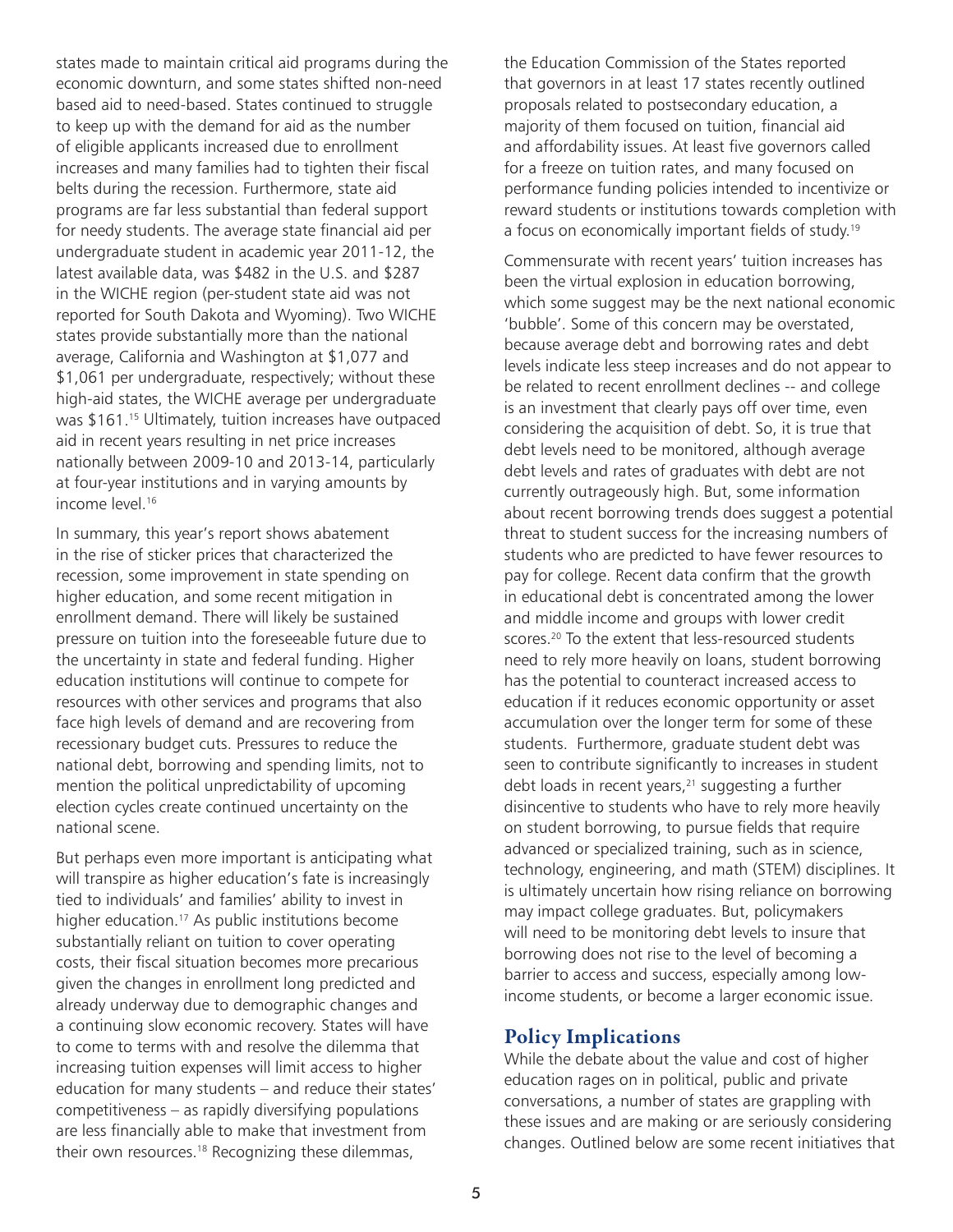are examples of the range of approaches being taken and strategies for constructive change.

Many Western legislatures voted to freeze or cap tuition during their 2013 legislative sessions, helped by an influx of new state funding, including California (for four years), Montana (for two years) and Washington.<sup>22</sup> Other states are addressing college affordability through their state aid programs. South Dakota and North Dakota, for example, created need-based programs. In both states, the scholarships range from \$500 to \$2,000 depending on the student's level of need; in South Dakota, aid will be to participating institutions based on the percentage of Pell-eligible students enrolled at the institution. With Arizona's Earn to Learn program, launched in 2013, federal and institutional funds are used to match students' savings with a scholarship of sorts. Students are required to save \$500 in an individual development account (IDA), participate in personal finance workshops and college readiness trainings, and meet regularly with a financial coach. IDA savings are matched at a rate of \$8 for every \$1 saved, for up to  $$4,000$  in matching funds per year.<sup>23</sup>

In California, the University of California's (UC) Blue and Gold Opportunity Plan is intended to expand access to UC for what it considers 'lower-income' students. California residents whose total family income is less than \$80,000 a year and qualify for financial aid will not have to pay UC's system-wide tuition and fees outof-pocket. The California state budget also allocates funding for scholarships to cover up to 40 percent of the University of California system-wide tuition and fees amount for Californians with annual family incomes up to \$150,000 attending the University of California and California State University, starting in 2014-15. (And at UC Berkeley, the Middle Class Access Plan caps the annual parent contribution to a UC Berkeley student's education at 15 percent of their total income.) $24$ 

There is also an increasing number of states adjusting their state grant aid programs and system support to incentivize productivity, completion and reduced timeto-completion. In the West, Colorado enacted incentives for retention and completion that award participating state colleges and universities a fixed, progressive amount of aid per student. Beginning with \$600 for each eligible freshman, funding-per-student increases \$200 per year to \$1,200 for seniors; and dropping down to \$600 for fifth-year undergraduates. And New Mexico increased the number of credits required per semester for lottery fund scholarship recipients, as lawmakers struggled to keep the fund solvent and increased accountability at the same time.

A number of states in and out of the West are also targeting incentives to increase college success among underserved students, for example, Nevada and Massachusetts' shift to performance-based funding for the state's public community colleges, among others. In a related vein, many states have broached the topic of how to make college more viable for undocumented students (and perhaps providing new revenue) through access to in-state tuition or even state aid.

Arizona, Montana, Nevada and North Dakota have also proposed or passed outcomes-based funding innovations that reward institutions based on degrees awarded overall, credits completed, and successful transfers, among other things.25 These various forms of incentive-focused funding might impel accountability in institutional and student behavior, but it will take some time to determine whether initiatives will achieve the desired increases in institutional productivity and student progress and completion, and whether there are unintended consequences to access and quality.<sup>26</sup>

And there are also examples of states using higher education funding to address other very specific state goals. Seeking to increase the number of quality teachers working in high-need areas of the state, New Mexico's Teacher Repayment Loan Act provides for repayment of the principal and reasonable interest accrued on loans obtained from the federal government for teacher education purposes. South Dakota also uses a scholarship program to encourage its high school graduates to stay in the state and pursue a degree in teaching and later work in the state in a "critical need teaching area."

A few states are studying and even moving forward with strategies to provide higher education free of charge or through pay-it-forward programs. While the effort to come up with new solutions is laudable, policymakers are urged to use caution as they consider untested programs that may have negative unintended consequences.27 Among notable recent examples, the Tennessee Promise program will provide two years of free community or technical college to state students. Funded by the lottery, the program is cutting the state's Hope Scholarship awards to freshman and sophomores and is increasing awards for juniors and seniors at the state's four-year institutions. Oregon is also considering free community college tuition and with the recent HB 2838, known as the "Pay Forward, Pay Back" plan, required the state education agencies to consider jointly creating a pilot concept of a program for future legislative approval to defer tuition for students while they are enrolled in college in exchange for commitment of a percentage of their future salary to the state.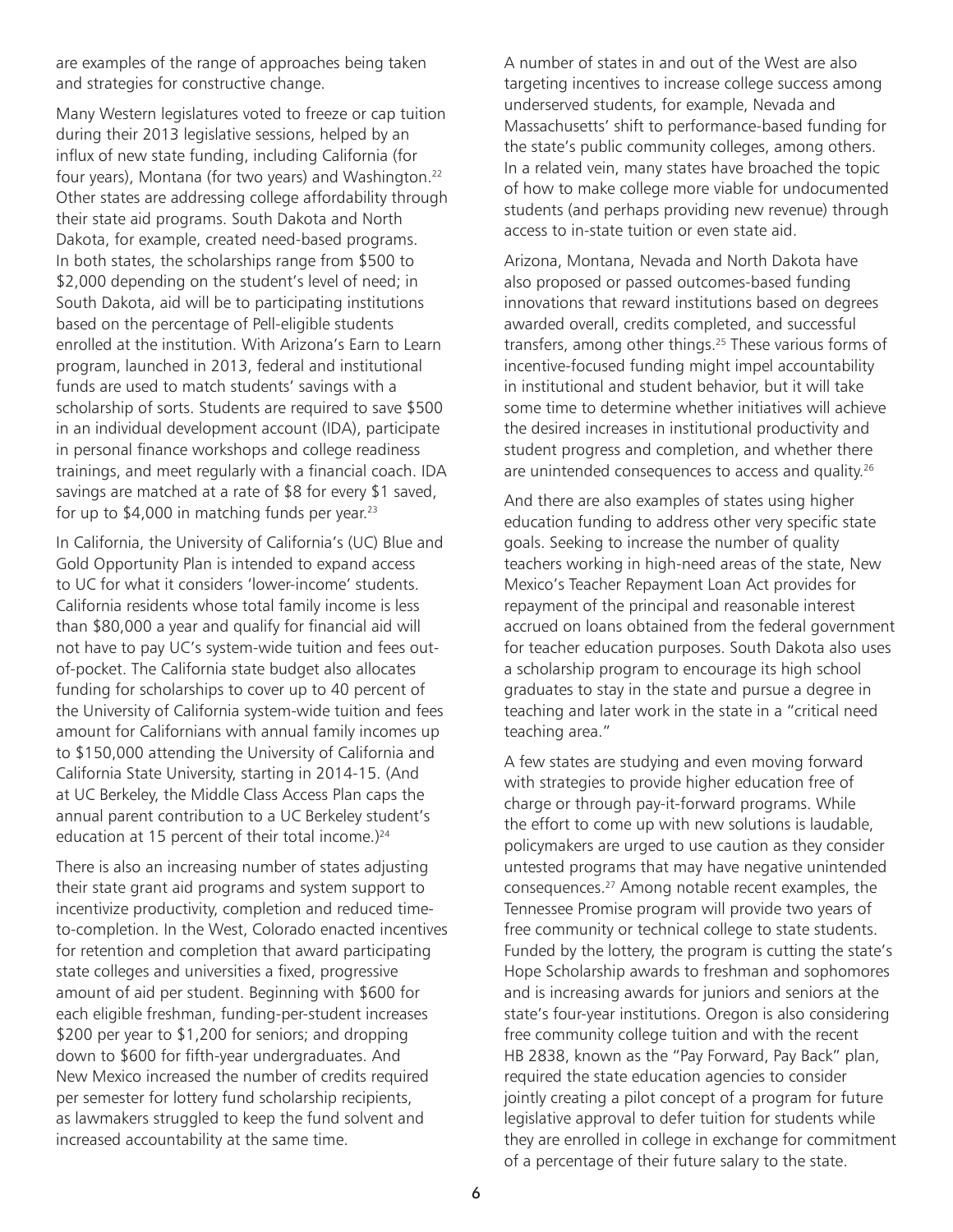# Conclusion

The data continue to indicate a shifting of the costs for higher education onto students. Despite the recent mitigation in tuition increases and modest re-funding through appropriations, higher education financing is at a pivotal point. Institutional leaders will face continued pressures to seek net tuition revenue as a key source of operating funds. This strategy, coupled with changing student demographics, may seriously erode higher education's public mission as market dynamics determine who gets served, and when. Preserving equitable access to higher education is a goal worth preserving. Perhaps recent funding innovations intended to influence institutional and student behavior will protect that goal, but these experiments should be closely monitored to determine their effectiveness and feasibility.

# Endnotes

1 We are able to report about the Commonwealth of the Northern Mariana Islands' (CNMI) tuition and fees, but generally do not have data for the CNMI in sections relating to state revenue and appropriations.

 $2$  The averages reported for the WICHE region throughout this brief are unweighted averages; the report itself presents both unweighted averages and averages weighted by full-time equivalent (FTE) enrollment. A complete list of respondents is available in *Tuition and Fees in Public Higher Education in the West, 2013-14* (www.wiche.edu/pub/tf). The U.S. Pacific territories and freely associated states joined WICHE as a member in November 2012; the Commonwealth of the Northern Mariana Islands is the first to participate and is included for the first time in this 2013-14 edition.

<sup>3</sup> College Board, "Trends in College Pricing" (Washington, D.C.: College Board, 2013), Table 3a (available online only), accessed 4 February 2014 at www.collegeboard.org. Unweighted averages used to be consistent with data cited for WICHE region (see endnote 2).

<sup>4</sup> Inflation adjustments used the Higher Education Cost Adjustment, calculated by the State Higher Education Executive Officers.

<sup>5</sup> Four institutions in the West have Carnegie Classifications of baccalaureate/associate's colleges. While Dixie State College (Utah) and Northern New Mexico College are considered four-year institutions for the purposes of Tuition & Fees report, Great Basin College (Nevada) and Northern Marianas College (Commonwealth of Northern Marianas) were considered two-year institutions at the request of the institution and because their undergraduate instructional programs are associate'sdominant.

<sup>6</sup> The average for the two-year institutions excludes California institutions. Including California with its large number of students and historically low fees reduces the average resident tuition and fees for two-year institutions in the West to \$2,341 for 2013-14.

<sup>7</sup> Ibid, College Board.

<sup>8</sup> Sallie Mae and IPSOS Research, "How America Saves for College," 2013. Accessed 26 February 2014 at https://www.salliemae.com/assets/core/ how-America-Saves/HowAmericaSaves\_Report2013.pdf. And, National Center for Education Statistics, "2011–12 National Postsecondary Student Aid Study (NPSAS:12): Student Financial Aid Estimates for 2011–12," Washington, DC: 2013. Accessed 25 February 2014 at http://nces.ed.gov/ pubsearch/pubsinfo.asp?pubid=2013165.

<sup>9</sup> State Higher Education Executive Officers, State Higher Education Finance FY13 survey, accessed 28 April 2014 from http://www.sheeo.org/ projects/shef-%E2%80%94-state-higher-education-finance.

<sup>10</sup> The Nelson A. Rockefeller Institute of Government, State Revenue Report, December 2013. Accessed 26 February 2014 at http://www. rockinst.org. And National Association of State Budget Officers, "Fiscal Survey of States, Fall 2013," December 2013. Accessed 26 February 2014 at https://www.nasbo.org/publications-data/fiscal-survey-states/fiscalsurvey-states-fall-2013.

<sup>11</sup> Illinois State University Center for the Study of Education Policy and the State Higher Education Executive Officers (SHEEO). "Grapevine: An Annual Compilation of Data on State Fiscal Support for Higher Education: FY2012-13." Accessed 30 April 2014 at http://grapevine.illinoisstate.edu/ index.shtml.

 $12$  Data not available for the Commonwealth of the Northern Mariana Islands.

 $^{13}$  The National Student Clearinghouse Research Center confirms that there were continuing declines in enrollments (or mitigation in increases) through 2013. "Current Term Enrollment Report – Fall 2013," December 2013, http://nscresearchcenter.org/currenttermenrollmentestimatefall2013/#prettyPhoto.

14 SHEF, ibid. Figures are adjusted for inflation (using the Higher Education Cost Adjustment), enrollment mix, and cost of living differences among states.

<sup>15</sup> National Association of State Student Grant and Aid Programs, "43rd Annual Survey Report on State-Sponsored Student Financial Aid," June 2013, from www.nassgap.org. Table 12.